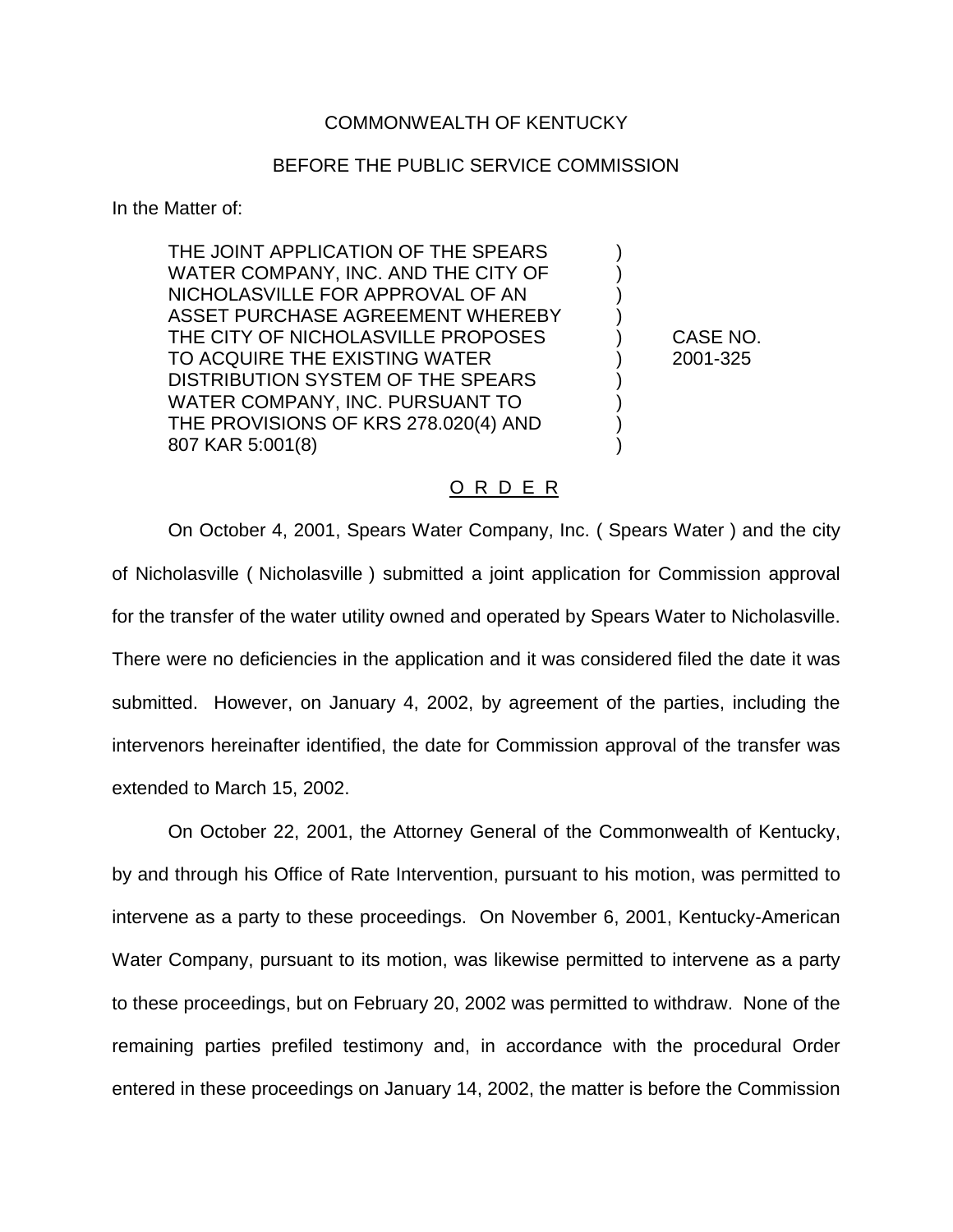on the existing record. Having reviewed the record, the Commission makes the following Findings of Fact, Conclusions of Law and Order.

### FINDINGS OF FACT

1. Spears Water is a corporation, organized and existing under the laws of this state, whose corporate office is at 104 West Maple Street, Nicholasville, Kentucky. Spears Water owns a water utility operating under the jurisdiction of this Commission that serves approximately 2,900 customers in Jessamine and Fayette counties.

2. Nicholasville is a third-class city organized and existing under the laws of this state, whose principal office is at 601 North Main Street, Nicholasville, Kentucky.

3. Nicholasville owns water treatment, supply and distribution facilities, electric distribution facilities, and sanitary sewer facilities, which are operated as a combined and consolidated municipal utilities system. Nicholasville currently serves approximately 7,000 water customers.

4. To manage and operate its water system, Nicholasville employs eight licensed operators, each of whom has been certified by the Kentucky Board of Certification of Water Treatment and Distribution System Operators.

5. According to Nicholasville's audited financial statements for the fiscal year ending June 30, 2000, its Combined Utilities Fund had assets of \$42,098,508, liabilities of \$23,099,479, and total fund equity of \$18,999,029. For the same period, Nicholasville's Combined Utilities Fund recorded operating revenues of \$10,829,862 and operating expenses of \$9,683,670, resulting in net utility operating income of \$1,146,192.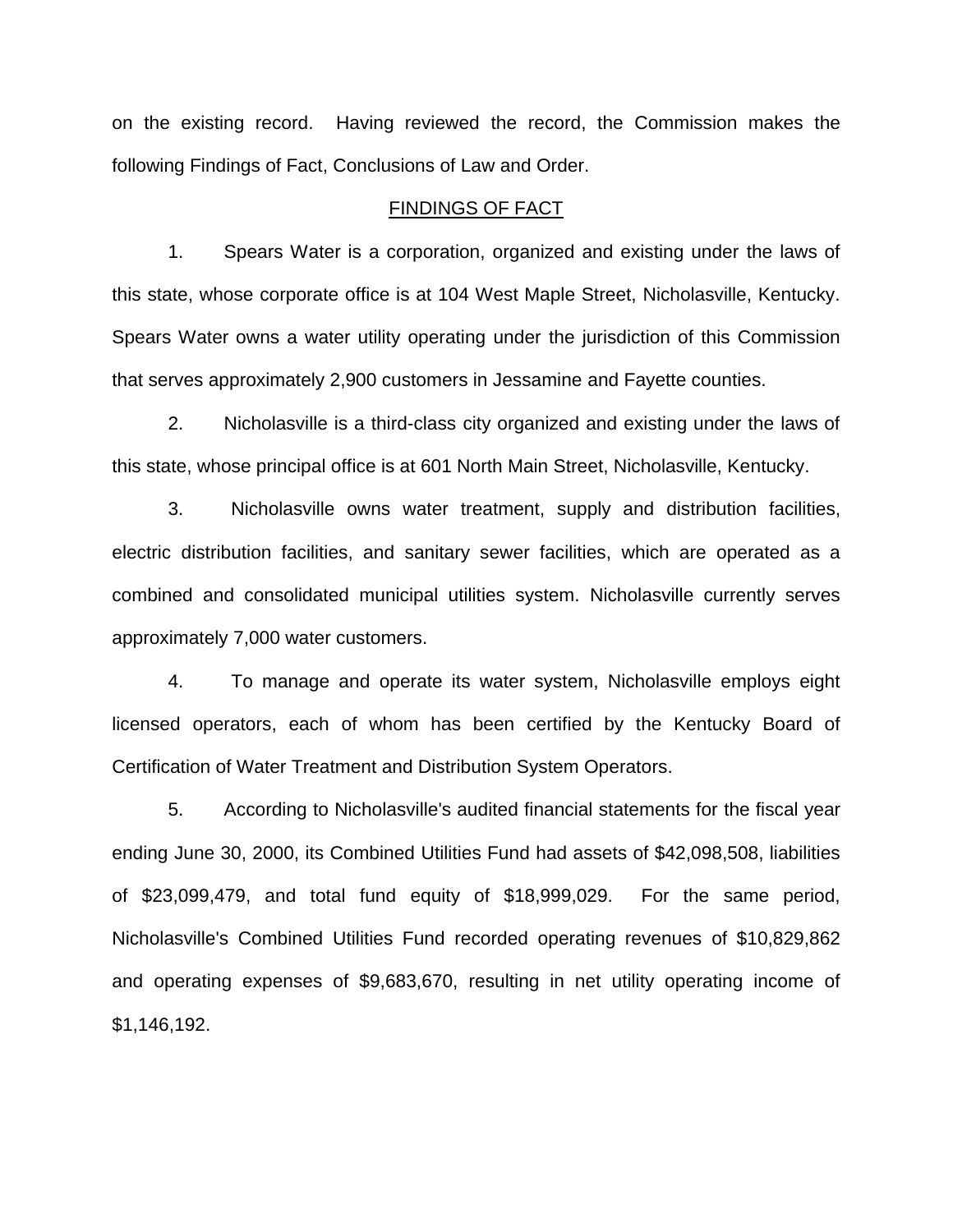6. According to its 2000 Annual Report, Spears Water had assets of \$1,881,350 and total liabilities of \$563,101. For the same period it had operating revenues of \$1,012,375 and operating expenses of \$1,033,543, resulting in a net operating loss of \$21,168.

7. Spears Water purchases the water it distributes to its customers from Nicholasville and Kentucky-American Water Company.

8. The application arises out of an Asset Purchase Agreement executed by the applicants on July 26, 2001.<sup>1</sup> Under the terms of the agreement, Spears Water agreed to sell to Nicholasville certain assets, including Spears Water s water distribution system, for \$4,250,000. As additional consideration, Nicholasville agreed to charge the current Spears Water customers, and future customers in Spears Water s service area, the same rates they are now paying. Nicholasville also agreed not to increase those rates until the water rates of Nicholasville's current customers of equivalent classification rise to the level of Spears Water's rates, which Nicholasville estimates will take at least 10 years.

9. Nicholasville is not assuming any liabilities of Spears Water; however, Spears Water shall transfer to Nicholasville a sum of money equal to the principal amount of customer deposits held by Spears Water at the time of closing. After closing, Nicholasville will be responsible for refunding customer deposits and paying interest on

 $1$  William M. Arvin is the owner of 50 percent of Spears Water's common stock and is also the Nicholasville City Attorney. In response to Item 1(b) of the Attorney General's Request for Information, Nicholasville stated that because of this conflict, Mr. Arvin recused himself from representing the city in this matter.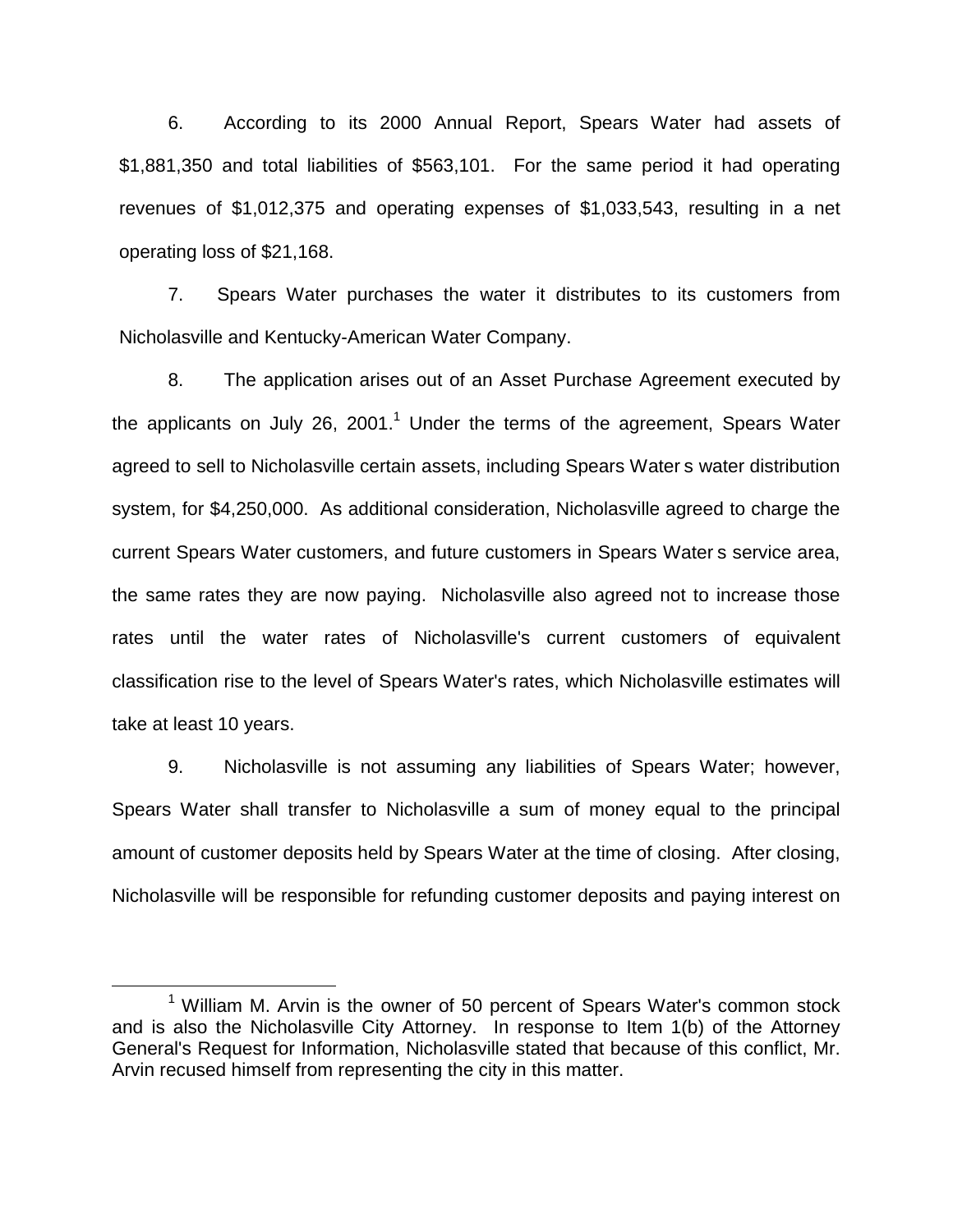the deposits. The final bill rendered by Spears Water will credit accrued interest owed on customer deposits.

10. In its 2000 annual report, Spears Water reported net book value of utility plant of \$1,763,026 (\$2,825,021 gross plant less accumulated depreciation of \$1,061,995) and net contributions in aid of construction of \$1,322,015 for a net unrecovered value of utility plant of \$441,011. Both the net book value of plant and the net unrecovered value are far less than the purchase price. Nevertheless, in paragraph 20 of its application, Nicholasville stated that it has the ability to provide service to Spears Water's customers without causing a financial burden on Spears or the City s existing customers or adversely affecting the quality of service presently afforded the existing customers of Spears or the City. Supporting that allegation is a cash flow analysis provided by Nicholasville that was performed by Black & Veatch based upon Spears Water's 1998 rates. Using a 6 percent discount rate, Black & Veatch estimated that, for the 20-year period beginning in 2000, the assets purchased by Nicholasville from Spears Water would produce discounted cash flows of \$6,858,535. Therefore, the discounted cash flows should be sufficient to cover the cost of the acquisition of Spears Water.

11. Combining and consolidating the Spears Water distribution system with the Nicholasville water system should result in economies of scale and should allow the combined system to be operated, managed and maintained more efficiently.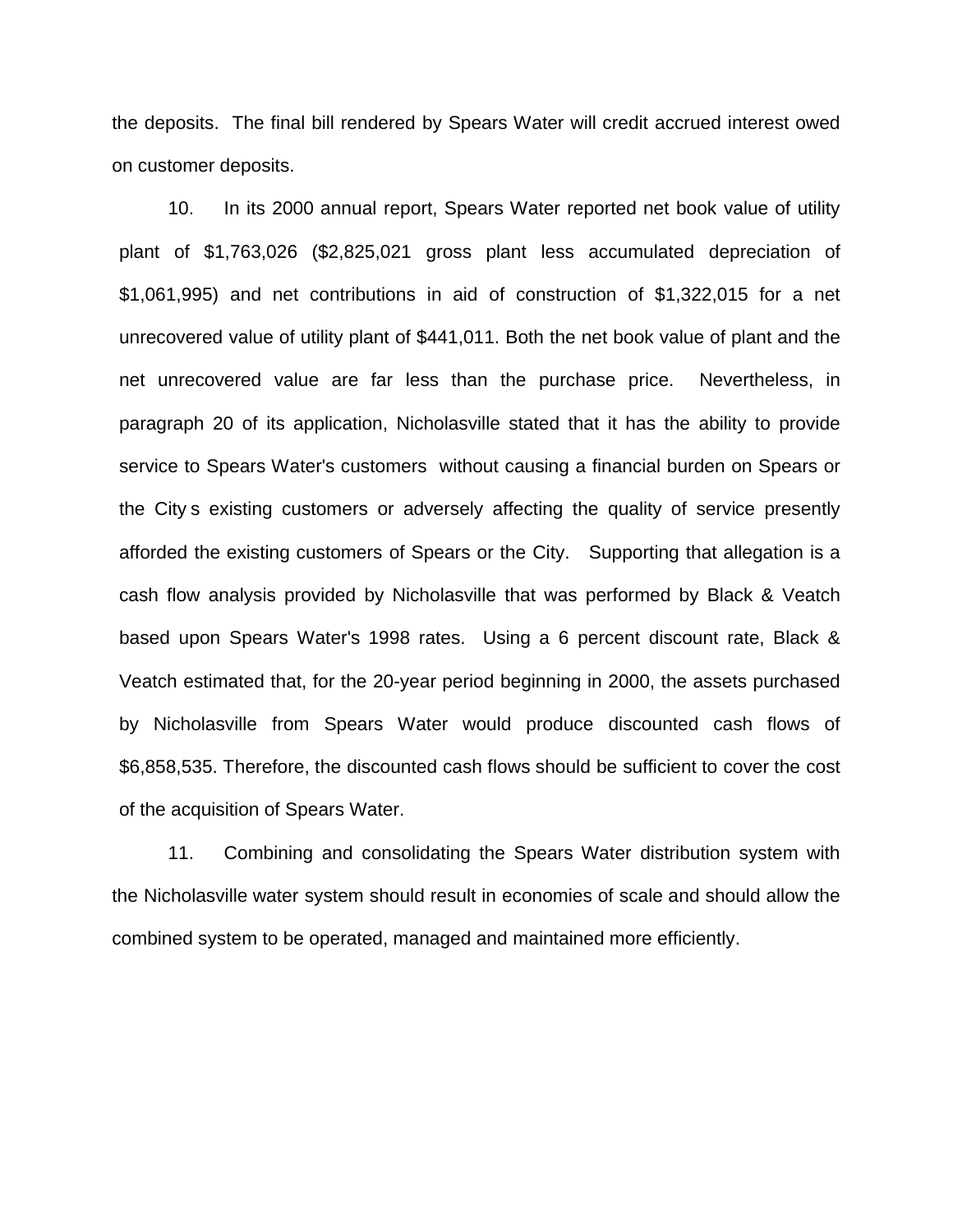#### CONCLUSIONS OF LAW

1. Nicholasville has the financial, technical and managerial abilities to provide reasonable service to the customers of Spears Water, and the transfer is for a proper purpose.

2. The transfer serves the public interest by absorbing a small water system into a larger professionally operated system thereby better ensuring Spears Water customers of receiving reliable and efficient service at fair, just and reasonable rates.

3. In accordance with the assertion by Nicholasville that it has the ability to provide service to Spears Water's customers without causing them a financial burden, the transfer should be approved subject to the following conditions, which Nicholasville should be required to specifically accept in writing within 10 days of the date of this Order:

a. No portion of the rates charged to Spears Water's existing customers and to future customers in the area now served by Spears Water shall be used to recover the difference between the purchase price for the Spears Water system and the net unrecovered value of the system at the time of transfer.

b. Nicholasville shall keep a record of the original cost, accumulated depreciation, contributions in aid of construction, and accumulated amortization of contributions in aid of construction at the time of purchase for those assets it is purchasing from Spears Water.

c. Nicholasville shall notify the Commission of any future sale or transfer to a regulated utility of some or all of those assets purchased from Spears Water.